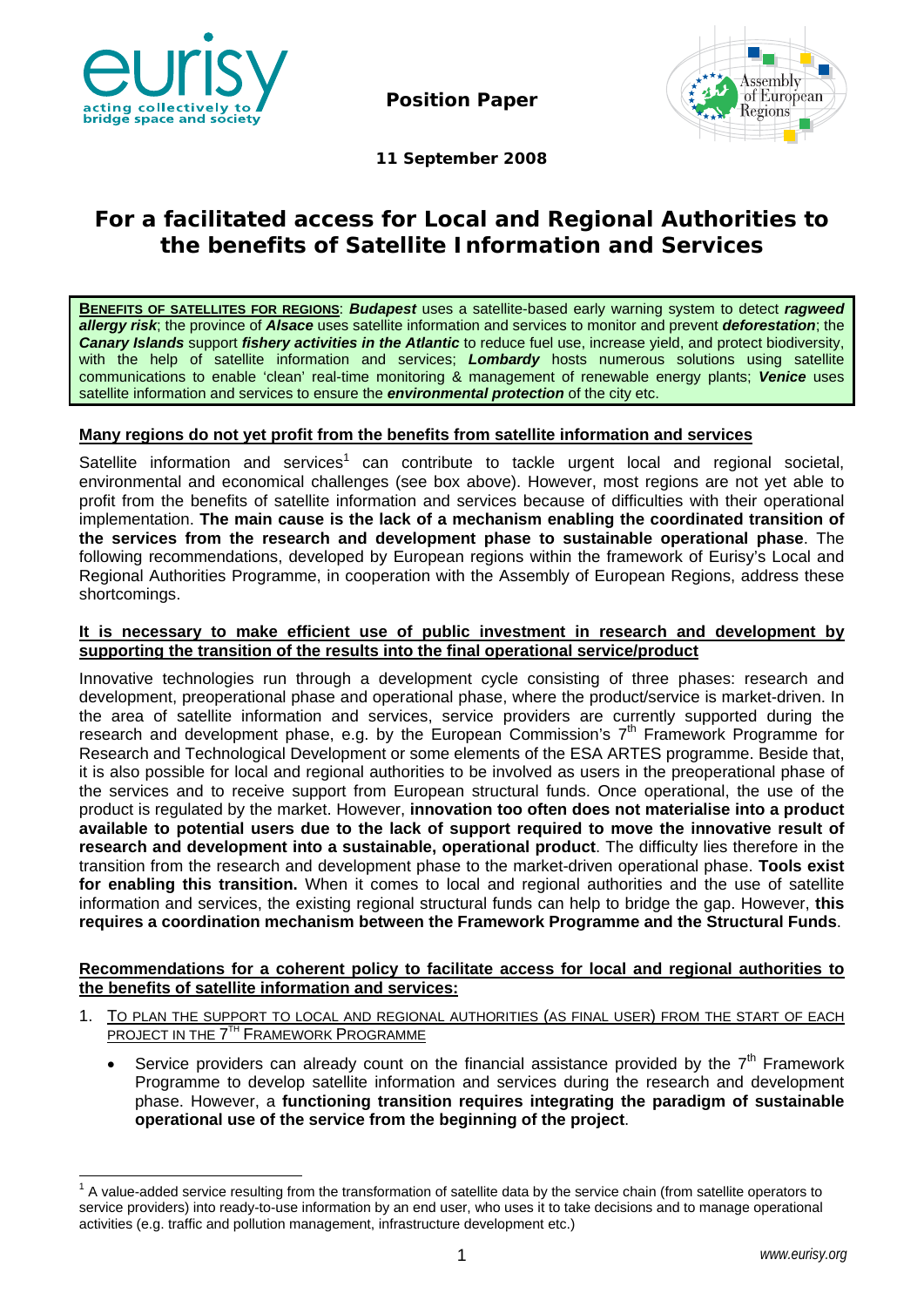- 2. TO ACTIVELY PROMOTE THE USE OF EUROPEAN REGIONAL POLICY FUNDS TO REGIONS USING SATELLITE **INFORMATION AND SERVICES THROUGH THE 7<sup>TH</sup> FRAMEWORK PROGRAMME** 
	- **The region's requirements as final users are paramount**. Therefore, users should be involved from the beginning in projects aiming at developing operational services. This implies that the priority for financial support should be shifted from the service providers to the final users. This would **contribute to ensuring the sustainability of the services by guaranteeing a better transition** from the demonstration to the operational, user-driven phase.
	- The European Commission has already set up a broad framework of funding possibilities for regions requiring to receive financial support to use innovative technologies such as, among others, satellite information and services: the structural funds (European Regional Development Fund and the Cohesion Fund**)** which support projects, such as the INTERREG programmes and the partnership network Regions for Economic Change, which are not yet fully exploited by regions. However, **to ensure the efficient use of the high public investments in research and development of space applications, European decision-makers should consider taking a more proactive approach** in promoting the advantages of using existing financial support possibilities for the use of satellite information and services to the regions. This would be a **decisive step to increase the transition of the results of the research and development phase into tangible operational products and services**. At the moment, the satellite services development cycle (see diagramme below) seems to be open where the transition from the research and development results to operational use of final services is insufficient).



#### 3. TO BUILD A COORDINATION MECHANISM BETWEEN THE 7TH FRAMEWORK PROGRAMME AND EUROPEAN REGIONAL POLICY FUNDS

• **To ensure continuous use of new satellite information and services technology** by Local and Regional Authorities, financial **support must be coordinated between the 7<sup>th</sup> Framework Programme** (Cooperation Programme: Space) **and the European Regional Policy Funds.** This continuity is necessary to guarantee full exploitation of the benefits of satellite information and services and their contribution to the achievement of each of the three key regional policy objectives: Convergence, Regional Competitiveness and Employment as well as European Territorial Cooperation.